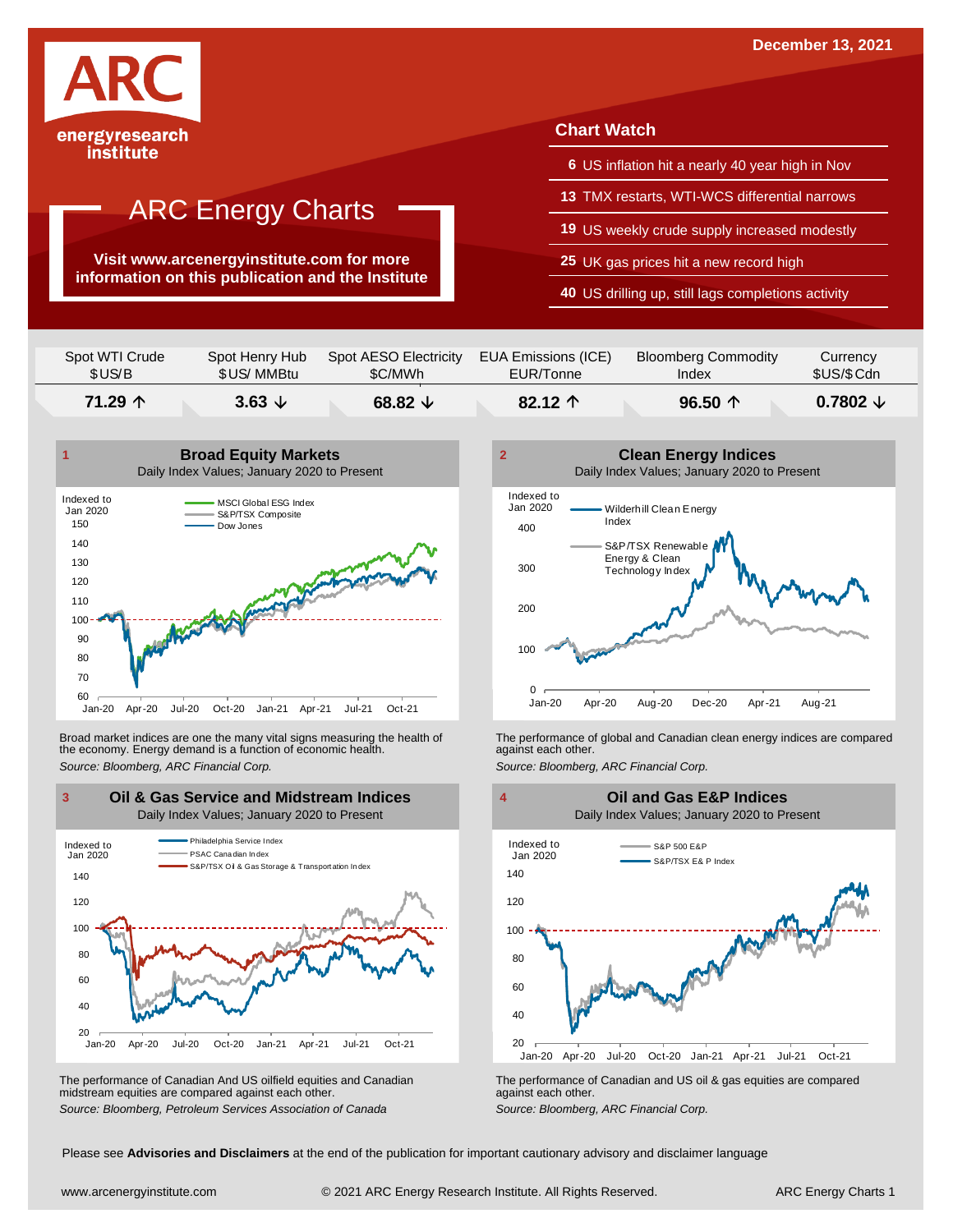# energyresearch institute

## ARC Energy Charts

**Energy Transition**



BCOM is <sup>a</sup> widely tracked benchmark for the commodities market. It is composed of <sup>23</sup> exchange-traded contracts on physical commodities. *Source: Bloomberg*



EU Allowances (EUA) are carbon credits equivalent to one tonne of CO2 used in the European Union Emissions Trading Scheme (EU ETS). *Source: Bloomberg*



ERCOT is the grid operator for 90% of the electricity sold in Texas. The price shown is for the North Hub and is the wholesale price. *Source: Bloomberg*



This series is <sup>a</sup> measure of expected inflation (on average) over the five-year period that begins five years from today. *Source: Federal Reserve Bank of St. Louis, (FRED) Economic Data*



The carbon dioxide data on Mauna Loa constitutes the longest record of direct measurements of CO2 in the atmosphere. *Source: NOAA*



The Alberta Electric System Operator (AESO) manages and operates the provincial power grid. *Source: Bloomberg*

#### **Alberta Electricity: AESO Average Pool Price** Daily and 30-Day Average; January 2020 to Present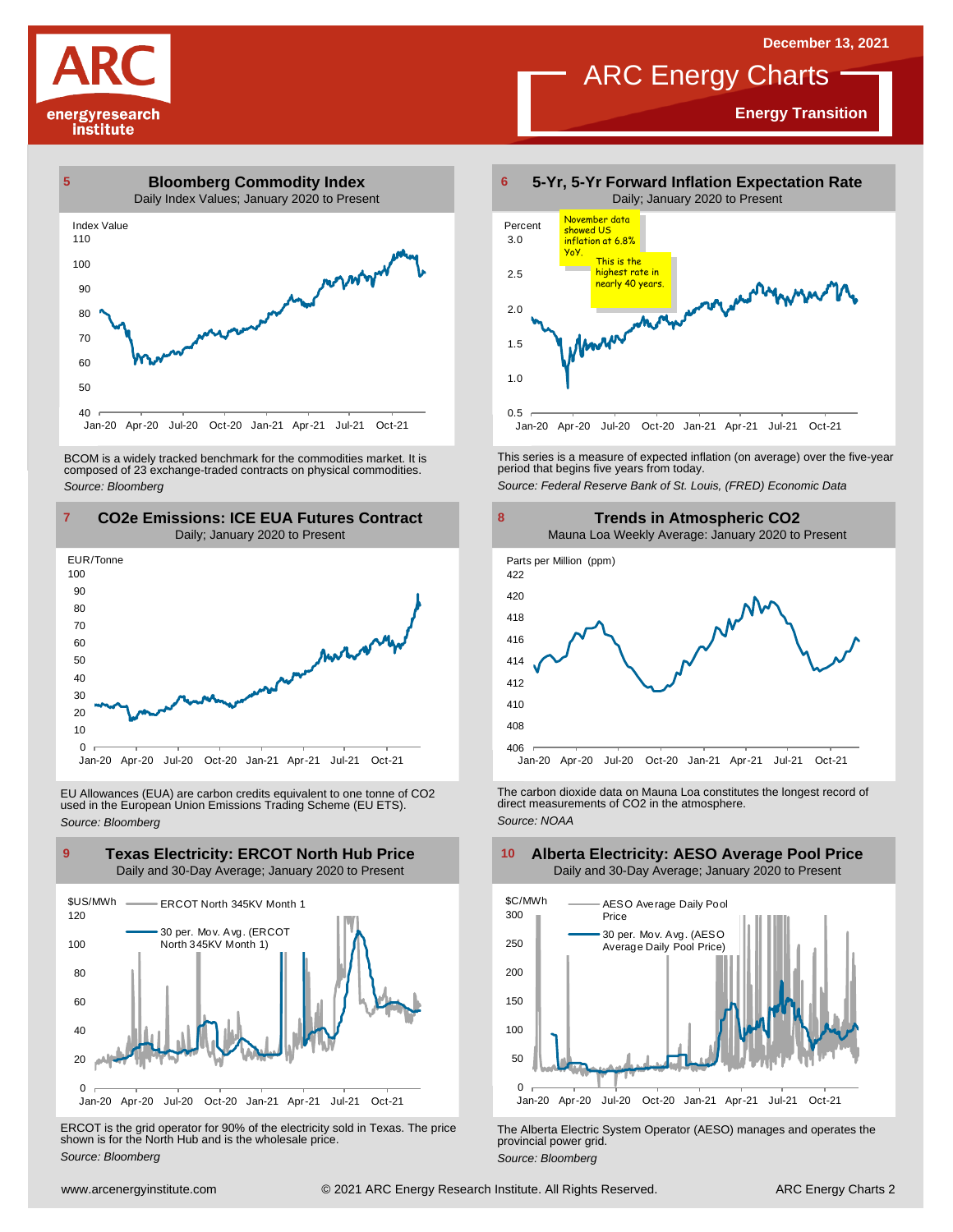

## ARC Energy Charts

**Crude Oil**

#### **WTI Crude Oil Price and Differential to Brent 11**



North American crude oil prices can sometimes disconnect from global prices depending on regional supply and demand dynamics. *Source: Bloomberg*

### **CDN Heavy Oil Price Differential to WTI 13 14**

Western Canadian Select (WCS) Differential; Rolling 12-Month History



The differential should reflect quality differences and transportation costs. Greater discounts can result from infrastructure or refinery outages. *Source: Bloomberg*



Natural gas liquids have become critical contributors to producer's cash flow. Most of Canada's oil production comes from Alberta; split between oil sands<br>Prices are influenced by the price of oil as well as local supply a



Forward prices for WTI are plotted for the next 36 contracts, and compared against the same contracts one month prior. *Source: Bloomberg*

## **CDN Light Crude Oil Price Differential to WTI**



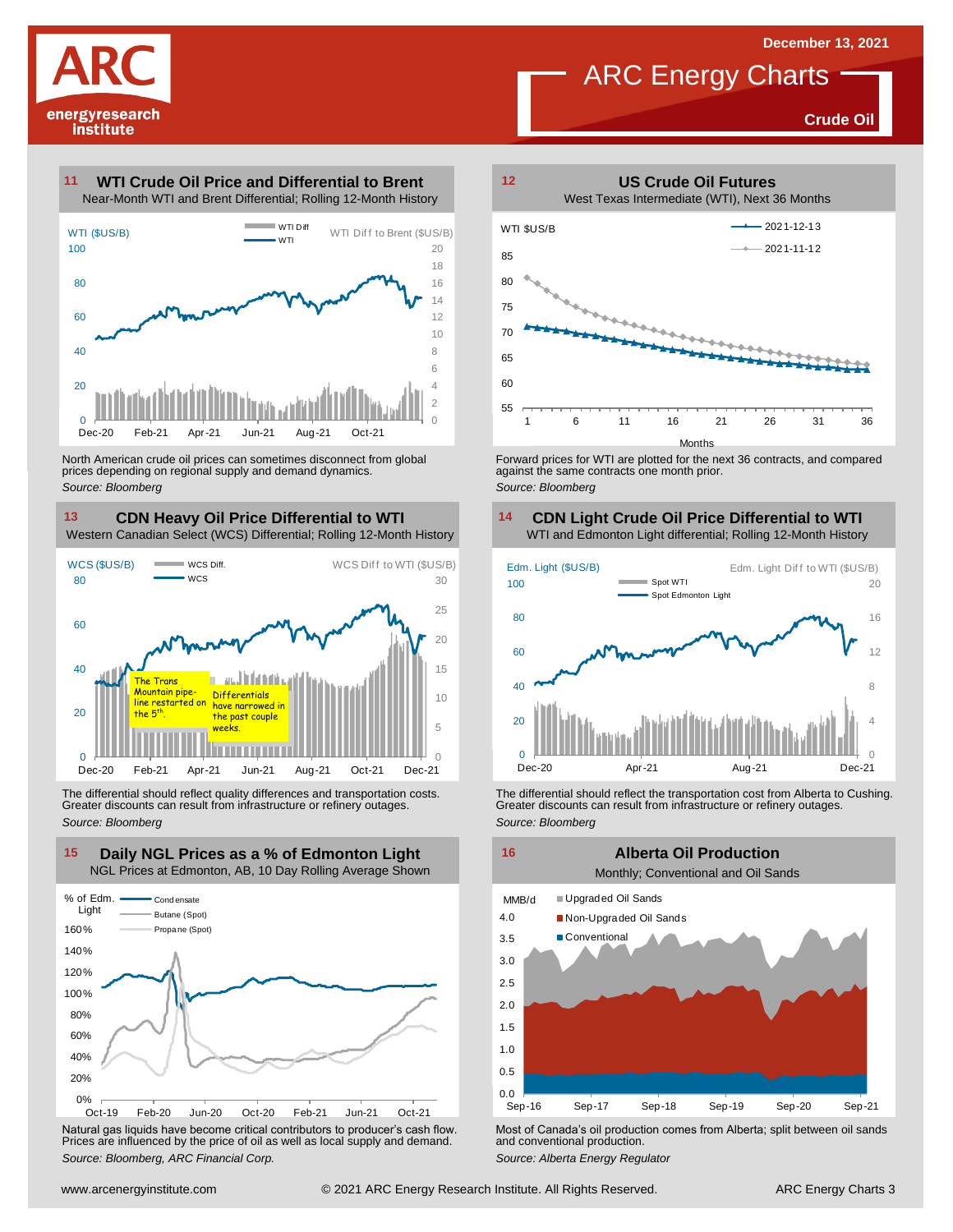**Crude Oil**

# energyresearch institute



US crude oil stock levels can affect crude oil prices. Stock levels for the Gasoline, diesel and jet fuel consumption represent the majority of oil use in<br>current year are represented by the blue line.<br>Source: U.S. Energy



Weekly production is modelled by the EIA. It is less accurate then monthly Crude oil imports from Canada are taking market share from overseas<br>The imports in the more from overseas imports imports.<br>Source: U.S. Energy Info



OECD stock levels can affect crude oil prices. *Source: International Energy Agency*



**ARC** Energy Charts

 $0$  —<br>Jan-20 1 2 Jan-20 Apr-20 Jul-20 Oct-20 Jan-21 Apr-21 Jul-21 Oct-21





OPEC's production levels relative to its sustainable and spare capacity influences global crude prices. Note: scale has been expanded. *Source: Bloomberg, Russia Ministry of Energy*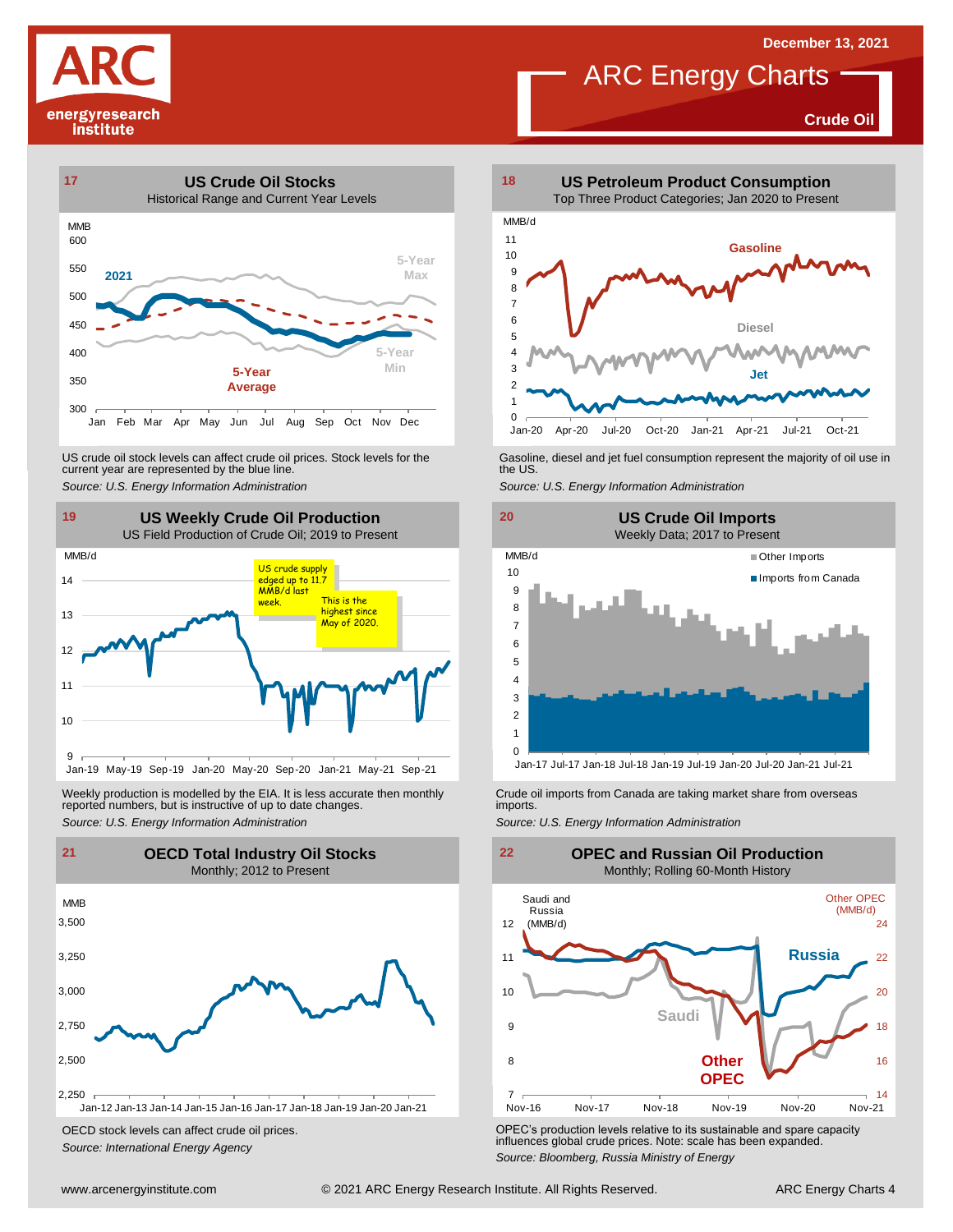# energyresearch institute

**Natural Gas**





Near-month prices at AECO track Henry Hub prices, the exchange rate and<br>the cost of transportation. Local factors can also affect price.<br>Source: Bloomberg<br>**CIObal Natural Gas Prices**<br>Japan/Korea, UK NBP, Henry Hub; 10-Day the cost of transportation. Local factors can also affect price. *Source: Bloomberg*

**25 Global Natural Gas Prices**



International natural gas prices strongly impact the economics of proposed LNG projects.

*Source: Bloomberg*



The ability of gas producers to move gas out of the WCSB to eastern markets Between exports to Mexico and LNG shipments, the US is growing as a<br>and the US is a major factor in local natural gas prices.<br>Source: Bloomberg Va



**ARC** Energy Charts

Forward contract prices are plotted for the next <sup>36</sup> months, and compared against the curve one month prior. *Source: Bloomberg*





AECO forward prices mimic Henry Hub futures minus a differential.

*Source: Bloomberg*



**US Natural Gas Exports – Excluding Canada**

Jan-18 Jun-18 Nov-18 Apr-19 Sep-19 Feb-20 Jul-20 Dec-20May-21 Oct-21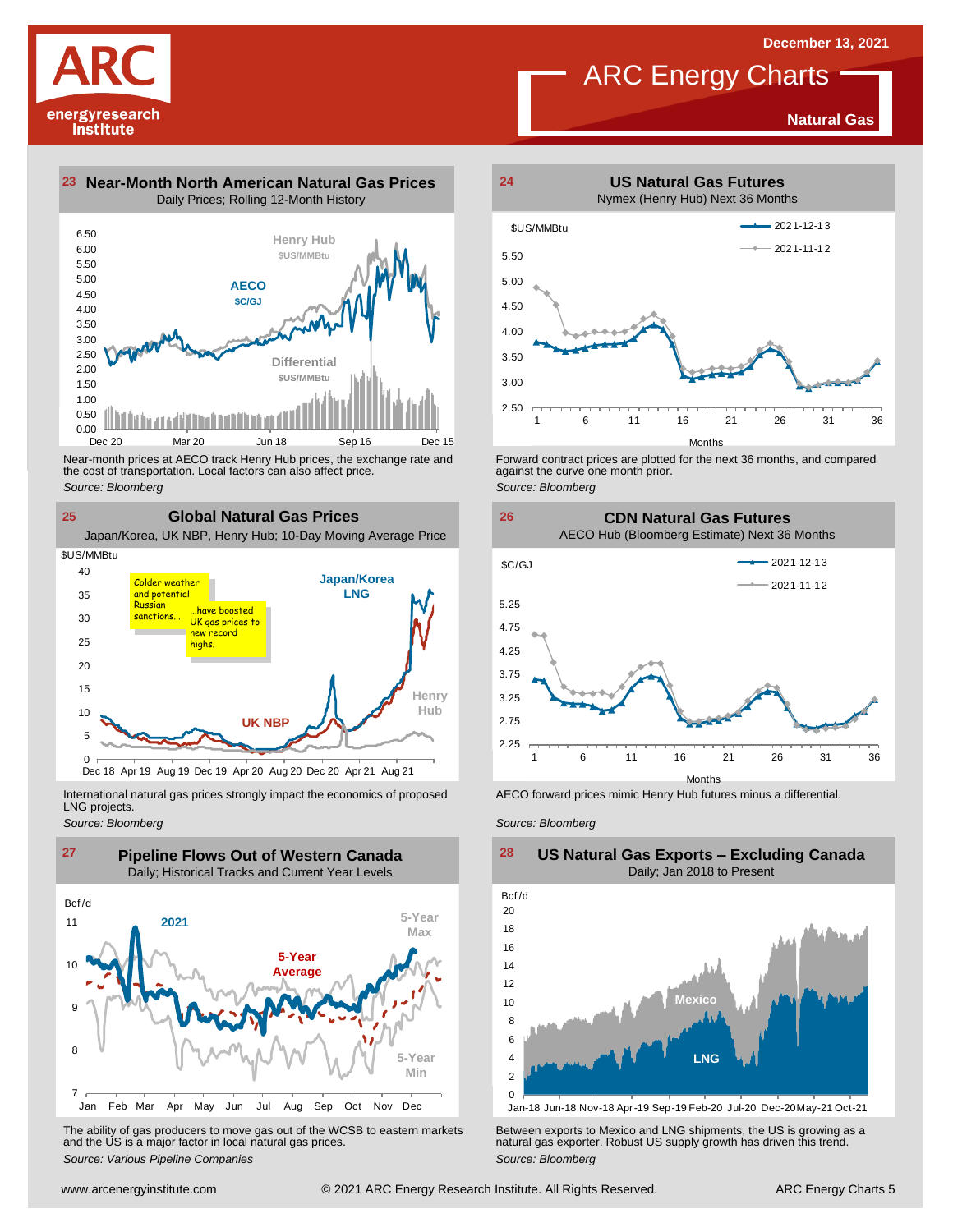**Natural Gas**



### **29 30 Alberta Natural Gas Demand** TransCanada Intra-AB Deliveries; Current Year and Historical Tracks



Alberta natural gas demand has grown steadily in recent years, largely<br>
driven by new oil sands demand and power generation projects.<br>
Source: *Bloomberg*<br>
Source: *Bloomberg*<br>
Daily Western CDN Production<br>
Estimated Using Alberta natural gas demand has grown steadily in recent years, largely **Domestic US demand fluctuates in the summer** and during the winter as driven by new oil sands demand and power generation projects.<br>Ariven by new oil

### **31 32 Daily Western CDN Production** Estimated Using Major Pipeline Receipts **31**<br>Bcf/d



This includes receipts on the TCPL, Alliance, WestCoast and TransGas pipelines.



Canada's natural gas storage level provides <sup>a</sup> good metric if the country is well stocked. Abnormally high or low storage can affect the basis. *Source: Bloomberg*



ARC Energy Charts





*Source: Pipelines Pipelines Pipelines Pipelines Pipelines Companies Pipeline Pipelines Pipelines Pipelines Pipelines Companies Pipeline Companies Pipeline Companies Pipeline Companies Pip* 



The EIA reports changes in US natural gas inventories held in underground storage facilities on <sup>a</sup> weekly basis.

*Source: U.S. Energy Information Administration*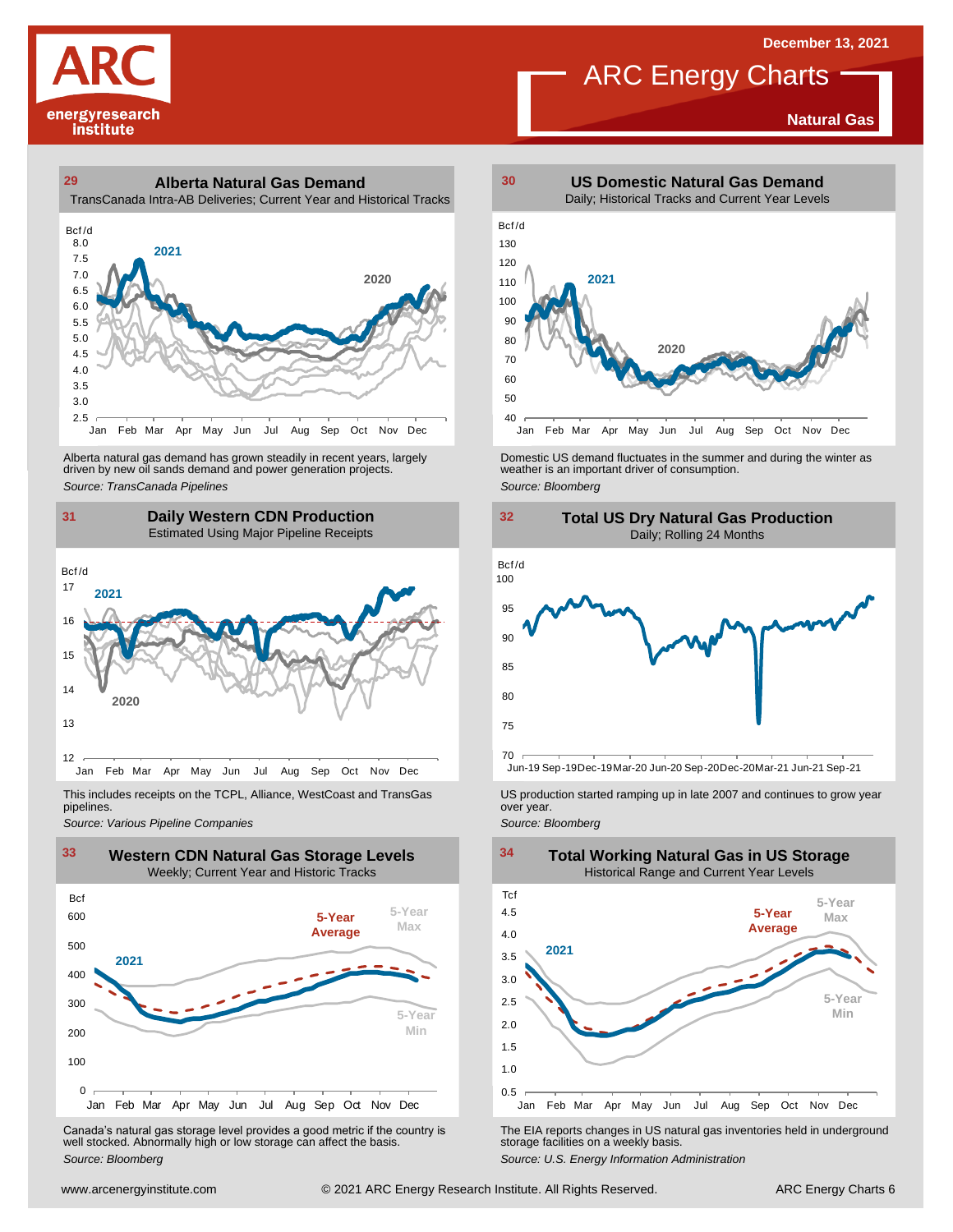**Oilfield Activity**



#### **35 36 Canada: Weekly Gas Drilling Activity**

Baker Hughes Drilling Rig Count; Current Year and Historical Range



Unlike US drilling activity, Canadian rigs are dispatched seasonally. Capital<br>allocation by operators is driven by views of future oil and gas prices. 0<br>Jan Feb Mar A<br>Unlike US drilling activi<br>allocation by operators<br>Source: Baker Hughes



Unlike US drilling activity, Canadian rigs are dispatched seasonally. Capital Tracking US oil drilling by major play provides insight into the composition of<br>allocation by operators is driven by views of future oil and gas



Total rig-releases for exploratory and development wells are highlighted in this chart. Rig releases for the current year are shown in red. *Source: Daily Oil Bulletin/JWN* Jan Feb Mar Apr May Jun Jul Aug Sep Oct Nov Dec

**United States: Weekly Gas Drilling Activity** Baker Hughes Gas Rig Counts; 2020 to Present

ARC Energy Charts



Tracking US gas drilling by major play provides insight into the composition of US gas supply and growth trends.

*Source: Baker Hughes*



Tracking US oil drilling by major play provides insight into the composition of US oil supply and growth trends. *Source: Baker Hughes*

**United States: Monthly Wells Drilled**

Wells Drilled 1600  $2018 = 2019 = 2020 = 2021$ US rig releases ь 1400 increased increased completions are<br>modestly in Nov; still outpacing<br>up to 659. The new drills by 1200 >30%. Through <sup>2021</sup> DUCs have fallen 1000 by 2,694.800 600 400 200  $\Omega$ 

Total wells drilled in US Drilling Productivity Report regions are shown. These are the most active onshore US plays. *Source: EIA* Jan Feb Mar Apr May Jun Jul Aug Sep Oct Nov Dec